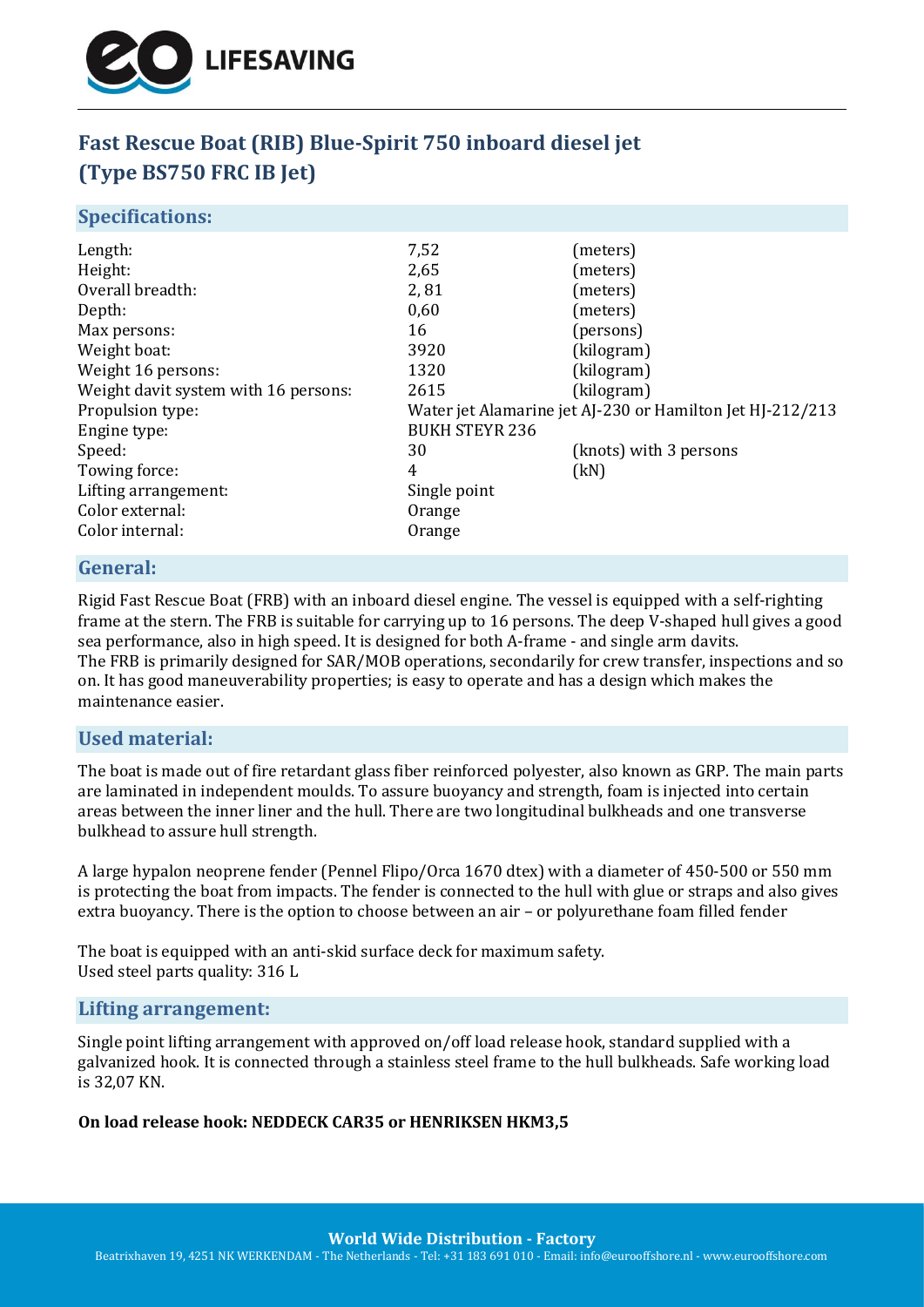

# **Engine specifications:**

The RIBFRB-BS750IB-IB-236hp-Jet is equipped with a Buhk Steyr inboard diesel engines. The engine meets the requirements of 1996 amendments to SOLAS 1974 and LSA Code. Classification Society also approves the engines installed.

Model: BUKH STEYR MO236K43 inboard diesel Power: 230 hp (170 kW) Fuel: Turbocharged, 4 stroke Fuel capacity: 150 ltr Starting method: Electric starting Cooling: Fresh water Starter: 12 V, 1,8 hp (1,3 kW) Alternator: 90 Amp with voltage regulator Jet drive: Alamarin jet AJ-230 or Hamilton Jet 212/213

FRB BS 7.50 equipped with a Bukh Steyr engine. The engine satisfies the requirements of 1996 amendments to SOLAS 1974 and LSA Code. Classification Society also approves the engines installed.

## **Fuel:**

There is sufficient fuel for 4 hours operation over 30 knots with 6 persons.

# **Equipment:**

The equipment required by LSA regulation is provided. The painter release hook is fitted at the bow, buoyant lifelines and grips are fitted on both sides.

# **Equipment (electrical):**

The boat is equipped with various electrical equipment, which are all controllable through the switch panel near stern.

- Position indicating light for stern light / SB PS light (installed on self-righting frame)
- Handheld search light
- Compass installed on steering console
- A 42V battery charger, charging the two independent 12V batteries
- One extra battery

Electric equipment is according to IP 66 standard.

#### **Operation:**

The main operation of the boat is carried out from the helmsman's position behind the console system fitted mid-ship.

The following equipment is fitted on the console:

- Battery switch
- Switch panel
- Compass
- Hand held search light
- Remote control for engine right hand side
- Hydraulic steering gear
- SOLAS rescue equipment set, incl. boat- and steering console cover

#### **World Wide Distribution - Factory**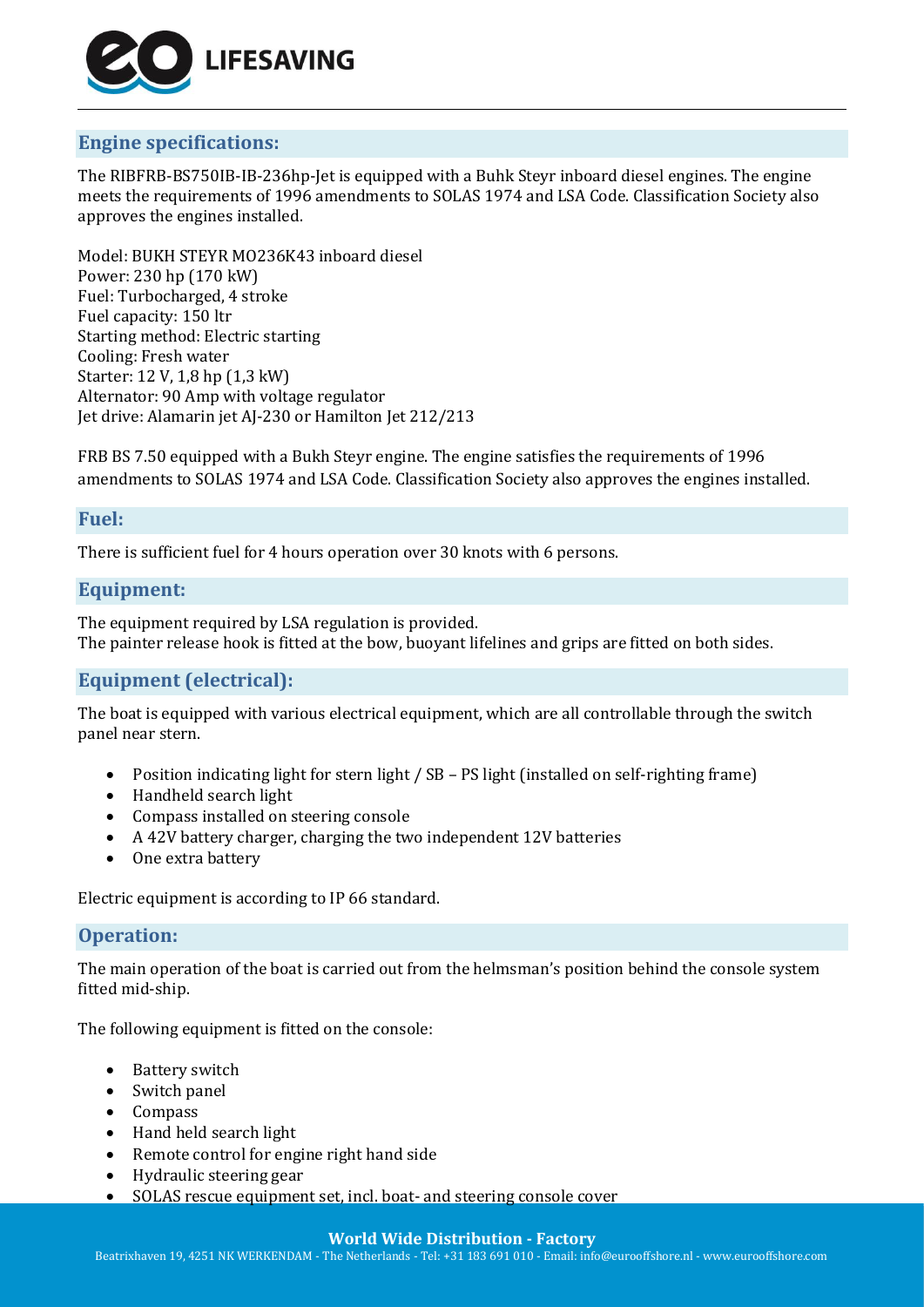

- Handheld searchlight
- Fuel level indicator

# **Self-righting capability:**

At the stern a self-righting frame with airbag is mounted. This will make the boat capable of returning to upright position after capsizing. During capsizing the engine will automatically be shut off.

## **Documentation:**

The following documents are submitted after delivery:

- Product specifications
- General arrangement drawings
- User instruction manuals
- Instructions for on-board maintenance of lifeboat

#### **Warranty:**

The warranty period is normally limited to max. 18 months from delivery of equipment of 12 months from delivery of vessel to owner, whichever comes first.

#### **Regulations:**

The rigid rescue boat fully complies with the latest SOLAS requirements and LSA Code & resolution MSC.218(82), MSC.81(70), MSC.226(82)MSC.274(85) & MSC.272(85). The rigid rescue boat will be certified in accordance with the European Council Directive 96/98 EC on Marine Equipment (M.E.D).

# **Optional:**

- VHF radio (Required for fast rescue boats)
- Hydraulic steering system
- Jason cradle
- Rescue net
- Boat cover
- Console cover
- Engine spare part set
- Engine heather

# **Standard equipment according to SOLAS:**

- 1 x Boat hook
- 2 x Paddles
- 1 x Rescue net
- 1 x Buoyant bailer
- 1 x Compass (with illumination)
- 1 x Sea anchor(with at least 10 mtr of line)
- 1 x Painter line, 30m with long eye
- 1 x Buoyant line (at least 50 mtr for towing)
- 1 x Electrical torch (including spare bul ban spare battery's)
- 1 x Whistle or equivalent (horn etc.)
- 1 x Waterproof first aid kit (in container or sealed bag)
- 2 x Buoyant rescue quoits (with 30 mtr buoyant line)
- 1 x Searchlight
- 1 x Radar reflector installed on self-righting frame

#### **World Wide Distribution - Factory**